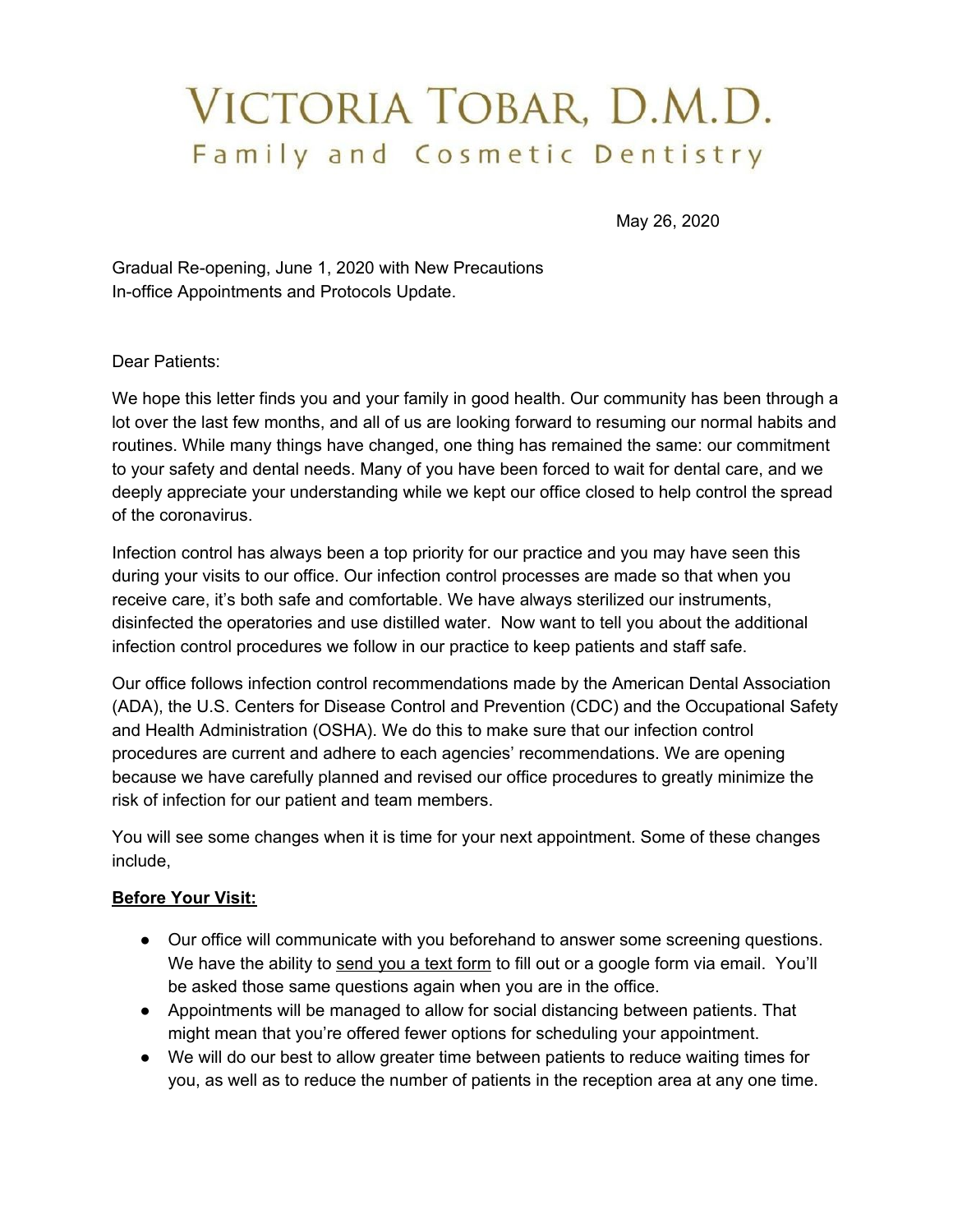# VICTORIA TOBAR, D.M.D. Family and Cosmetic Dentistry

- We ask that patients limit companions to only essential people in order to reduce the number of people in the office/reception areas. If your companion can wait in the car, that would be preferred.
- Please wear a mask to your appointment which can be removed once you are seated in the treatment area.

#### **When you Arrive:**

- When you arrive at the office you may find the front door locked in our attempt to reduce walk-ins and unannounced visitors.
- We have hand sanitizer that we will ask you to use when you enter the office. Your temperature will be taken and recorded.
- A 1% Hydrogen Peroxide mouth rinse will be provided for you to rinse with before treatment begins.
- You may see that our waiting room will no longer offer magazines, children's toys and so forth, since those items are difficult to clean and disinfect.

#### **Additional Protocols:**

- All employees and doctors will be screened daily, via screening questions and temperature readings.
- We have added a plexiglass barrier at the front desk, Daeja will be happy to answer any questions you may have regarding your appointment, however it may be best to communicate any changes to your insurance, request for estimates, insurance benefit breakdowns etc. prior to your appointment. You can call the office phone number, text or email us.
- We have installed two high volume air filtration and purification units with true HEPA filtration for increased air circulation and filtration
- As always all treatment rooms will be completely disinfected before each patient is seated. Staff members will be wearing all recommended PPE following the guidelines set forth by the CDC, OSHA and ADA.

We look forward to seeing you again and are happy to answer any questions you may have about the steps we take to keep you, and every patient, safe in our practice. To make an appointment, please call our office at **415-566-2222** or visit our website at **www.drvictoriatobar.com**.